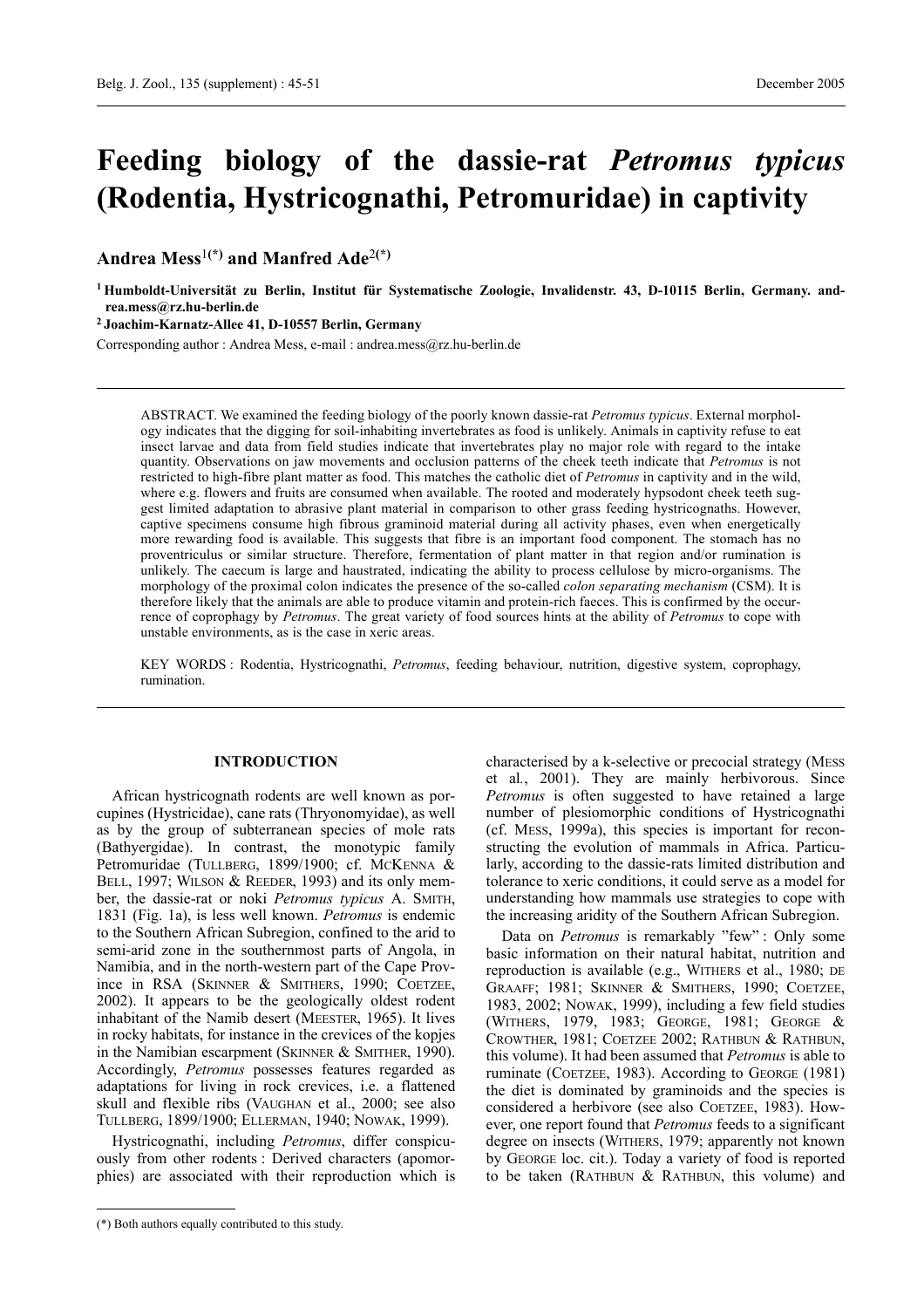rumination (including regurgitation and remastigation) would demand an elaborate gastro-intestinal apparatus, i.e. at least a proventriculus. The feeding capabilities of *Petromus* are still enigmatic. More information on these aspects, affecting the biology as well as the ecological significance of this species, is required. In the last couple of years, a breeding group of *Petromus* has been established and maintained successfully. Research so far deals with placentation and their evolutionary history (e.g., MESS, 1999b, 2001, 2003), external morphology (ADE,

1998, 1999; ADE et al., 2001) and general biology (e.g., MESS, 2002, 2005; MESS et al., 2000, 2002). Here, qualitative observations derived from the animals in captivity will be presented with special reference to nutrition, feeding behaviour and morphology of the digestive system. We will review scattered information about this poorly known species. Morphological data will help to integrate these data to a functional picture in the sense of "whole organism biology" (NOVACEK, 1998).



Fig. 1. – Habits, environment and feeding conductance of *Petromus* from a breeding colony.

**A** : *Petromus* 43, a male individual that was given to the Tierpark Berlin.

**B** : Interior of the animal house at the Humboldt-University of Berlin.

**C** : *Petromus* 4, a male individual feeding on his daily food from the feeding dish.

**D** : *Petromus* 27, a female engaged with reingestation of faecal droppings.

### **MATERIAL AND METHODS**

The breeding group, started in 1995, is based on 8 animals from the RSA. The group is now housed at the Humboldt-University, Berlin, and was formerly bred at the Universities of Tübingen and Göttingen. Currently, the animals are housed in primate cages : 1 x 0.7 x 0.8m for single individuals or pairs, and double this space for family groups (Fig. 1b). Inside, several resting places and a nest box are offered, as well as the possibility for sand bathing. The animal house is characterised by the following parameters : about 25°C air temperature, 50% humidity, 12 hour light with additional daylight spots provided 4 to 6 hours each day (Fig. 1b).

The animals are fed with hay, i.e. hard-pressed pellets containing dried graminoids with about 26% raw fibre material (Sniff ® Heucobs). Moreover, once a day standard food pellets for chinchillas (Sniff ® Chi, based on plant fibres with 14% raw fibre content) or a mixed food for guinea pigs (Sniff ® Ms Müsli) is given. These dry foods contain a considerable amount of vitamin C. This industrially produced food is supplemented by a mixture of fresh plant material. Most frequently used are carrots (roots as well as green parts), tomatoes, paprika, cucumbers, radishes, kohlrabi, broccoli, maize, and more rarely apples, pears, grapes and other fruits are given. (Fig. 1c)Occasionally dried bread, sunflower seeds or nuts are given in addition. Finally, mineral supply is provided by small pieces of standard pet limestone and salt stones.

This study is based on qualitative observations on various animals from the breeding group. Occasionally, a time lapse video camera using infrared spectrum was used to observe the behaviour during the dark phase. Behaviour in captivity is compared with data derived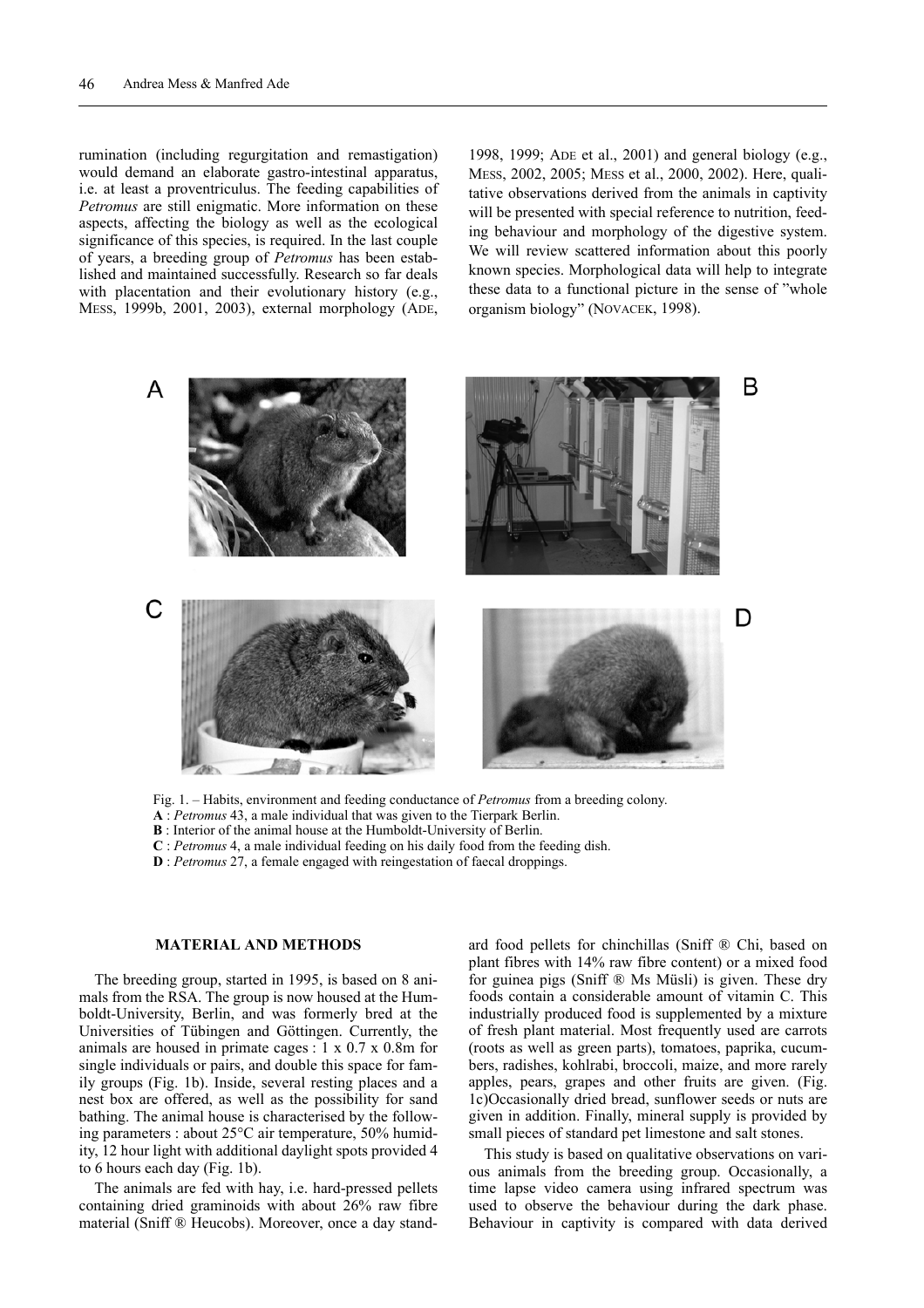Anatomical examination was conducted by gross morphological analysis using 60 fold magnification of the gastrointestinal tract of one female individual (*Petromus* Nr. 19 of the breeding colony) as well as of the morphology of the teeth and head region by using skulls and material from the wet collection that has been built up during the years. In particular, tooth structure is described on the basis of animals that have been born in the wild (*Petromus* SZ 7499, Zoologische Sammlung, University of Tübingen) as well as in captivity (*Petromus* Nr. 61 of the colony).

## **RESULTS**

# **DESCRIPTION OF FEATURES ASSOCIATED WITH NUTRITIONAL BIOLOGY**

## *1. Morphology of the digestive system and associated structures*

#### **Oral head region**

The oral cavity, as in all rodents, is bipartite. A gnawing compartment and a chewing compartment are present. The compartments are produced by inwardly projecting "lips" (inflexa pellita) provided with micro vibrissae, separating the front or gnawing teeth, respectively, from the cheek teeth (Fig. 2a). These oral rim projections meet nearly at the median plane, separated by a well developed, longitudinally extending papilla palatina. The gnawing teeth are easily exposed by an upper lip cleft (Fig. 2a). The rhinarium of *Petromus* is strongly reduced; not even small narial pads are present (Fig. 2b). Instead, there are only small, reduced, inconspicuous cushions at the entrance of the nares (Fig. 2b). The chewing compartment proximal of the diastema ("filled" with the inflexa) consists of 4 cheek teeth (dP4, M1-3). The teeth possess deep transverse infolding of the enamel, referred to as bilophodont condition with an anterior protoloph and a posterior metaloph (sensu THENIUS, 1989, see Fig. 2c.) The borders of the lophs below (buccal side) and above (lingual side) form distinct cusps (Fig. 2c). As judged from the occlusion pattern, the grinding and shearing actions are not produced in the horizontal plane as in mainly grass-consuming hystricognaths (THENIUS, 1989). Instead, there is a more strongly developed vertical tooth relief. The relief indicates a "mortar- and- pestle" action (see LUCAS, 1979) as in dilambdodont teeth (e.g. *Tupaia*, THENIUS, 1989). This means that there is a marked transverse component of action during chewing. Reflecting this transverse component, the upper tooth row is mark-

edly abraised at the buccal side (Fig. 2c), whereas, correspondingly, the lower interacting gnawing teeth show abrasion on the lingual side. The morphology of the jaw joint indicates that propalineal (back- and forth) movements are likewise possible, as in all rodents (see BUTLER, 1985; THENIUS, 1989).

## **The gastro-intestinal tract**

The stomach is large. Moreover it is markedly curved, almost U-shaped (Fig. 2d). It has no transversely-running folds or septa producing proventriculus-like structures without glands as, e.g. in murids (Fig. 2d). There is a continuous layer of glands present as judged from gross morphological analysis. The caecum is large in diameter and strongly subdivided or haustrated (Fig. 2e). The transition area from the caecum towards the colon is inflated (Fig. 2e). The proximal part of the colon is moderately large in diameter. Dissection of the proximal colon region reveals that longitudinally-running ridges are present (Fig. 2f). Two prominent ridges run distally. Proximally, they are associated with some low oblique ridges in the transition zone between the caecum and the colon. The longitudinal ridges possess a transversely ridged surface structure. The two main ridges are closely apposed to each other, enclosing a distinct groove (Fig. 2f).

#### *2. Behaviour associated with feeding*

## **Feeding**

The hands are used to hold the food during gnawing action (Fig. 1c). This is a remarkable process by which *Petromus* adjusts the position of the food item to the gnawing tooth (Fig, 1c; see also LANDRY, 1970). The food pieces lay between a groove formed by the reduced thumbs and the proximal and distal pads (for terminology of hand morphology see ADE & ZIEKUR, 1999). It appears that *Petromus* eats repeatedly during the whole day, especially on hay which is provided without restriction. In between feeding activities, extended resting phases take place, using the warm day-light spots. The animals are active every few hours during the night or dark phase, which is usually linked with feeding on hay or other available food. Both during day and night, the hay pellets are eaten either at the place where they have been deposited by the animal keepers or they are transported to where the dassie-rats prefer to sit down and rest. Fresh food and food pellets are more often eaten directly from the feeding dishes without transporting them (Fig. 1c). Within pairs or family groups, a female has first access to the feeding dish, especially when she is pregnant or lactating. Typically, conflicts at the feeding dish are settled by vocal dispute between the individuals and not by physical attacks. If such attacks occur they are usually not violent (our animals have been carefully accustomed to each other before putting them together).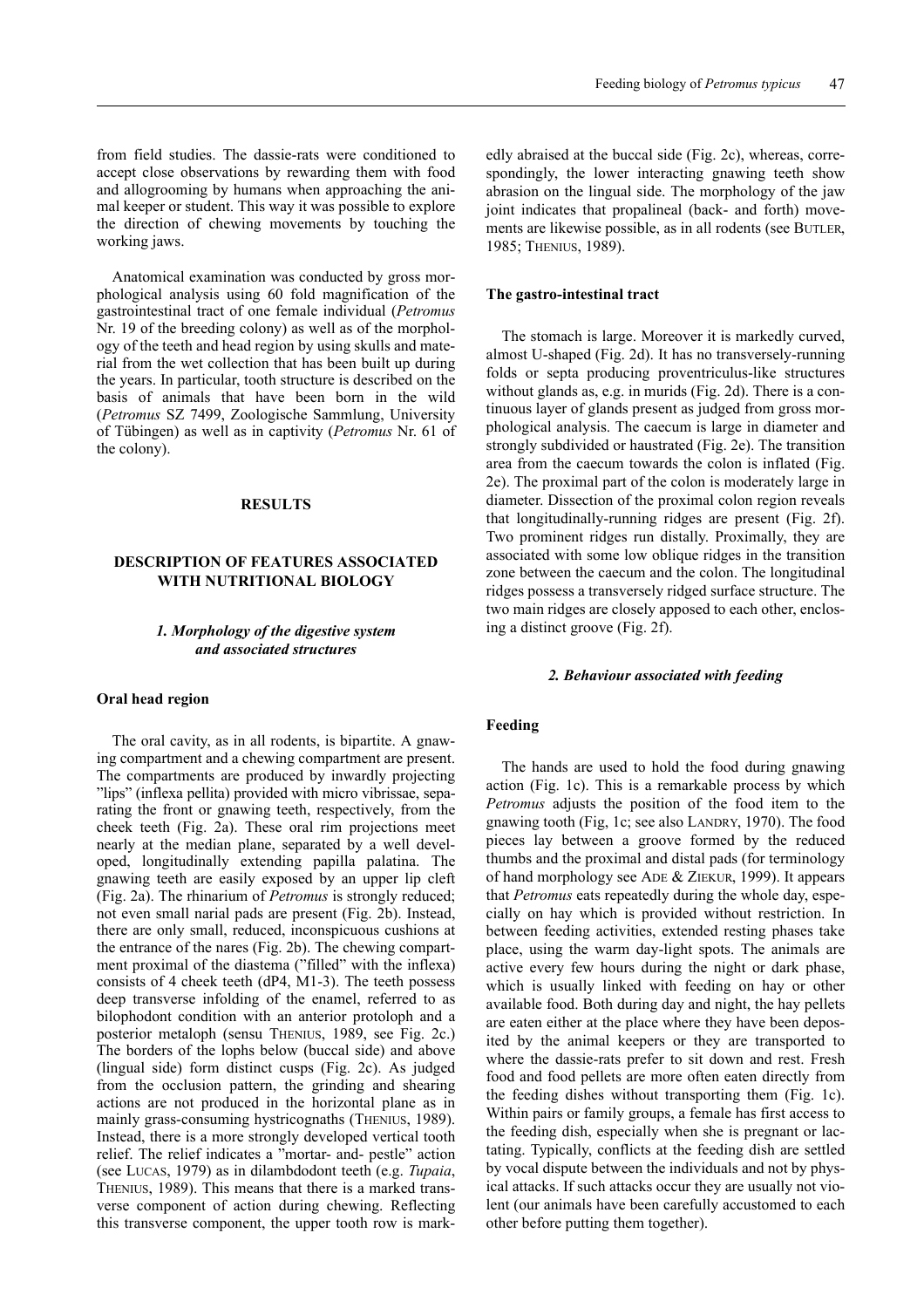

Fig. 2. – Morphology of oral head and gastro-intestinal tract in *Petromus typicus*.

**A** : The mouth cavity and gnawing teeth. Scale bar = 0.2 cm. (ADE, 1998).

**B** : The rhinaric region in a subadult individual. Scale bar = 0.1 cm. (ADE, 1998).

**C** : The left upper cheek teeth row (dP4, M1-3) of *Petromus* SZ 7499 from above (full-size photo) and from the buccal side (inlet) to demonstrate the distinct cusps. Accordingly, mesial is on the left hand side and buccal on top. Scale bar = 0.2 cm.

- **D** : The stomach of *Petromus* 19 after macroscopic preparation. Scale bar = 0.5 cm.
- **: Transition from the haustrated caecum into the proximal colon. Scale bar =**  $0.5$  **cm.**
- **F** : The proximal colon after preparation with longitudinal folds. Scale bar = 0.5 cm.

#### **Abbreviations in Fig. 2 :**

- : upper inflexa pellita
- : lower inflexa pellita
- : the tongue
- : upper and lower gnawing teeth (dI2)
- : external opening of the nares
- : inconspicuous rudiments of narial pads
- : hairy parts in the rhinaric region
- : protoloph of M1
- : metaloph of M1
- : cusp of M1, present at the lingual side
- : opening of the oesophagus into the stomach
- : pylorus, i.e. transition from stomach into proximal gut
- : internal region of the stomach
- : duodenum
- **15/15\*** : the caecum : external view and lumen of caecum
- : transition zone between caecum and colon
- : the proximal colon
- : area of the colon possessing longitudinal folds inside
- : longitudinal ridges inside the proximal colon
- : groove between the ridges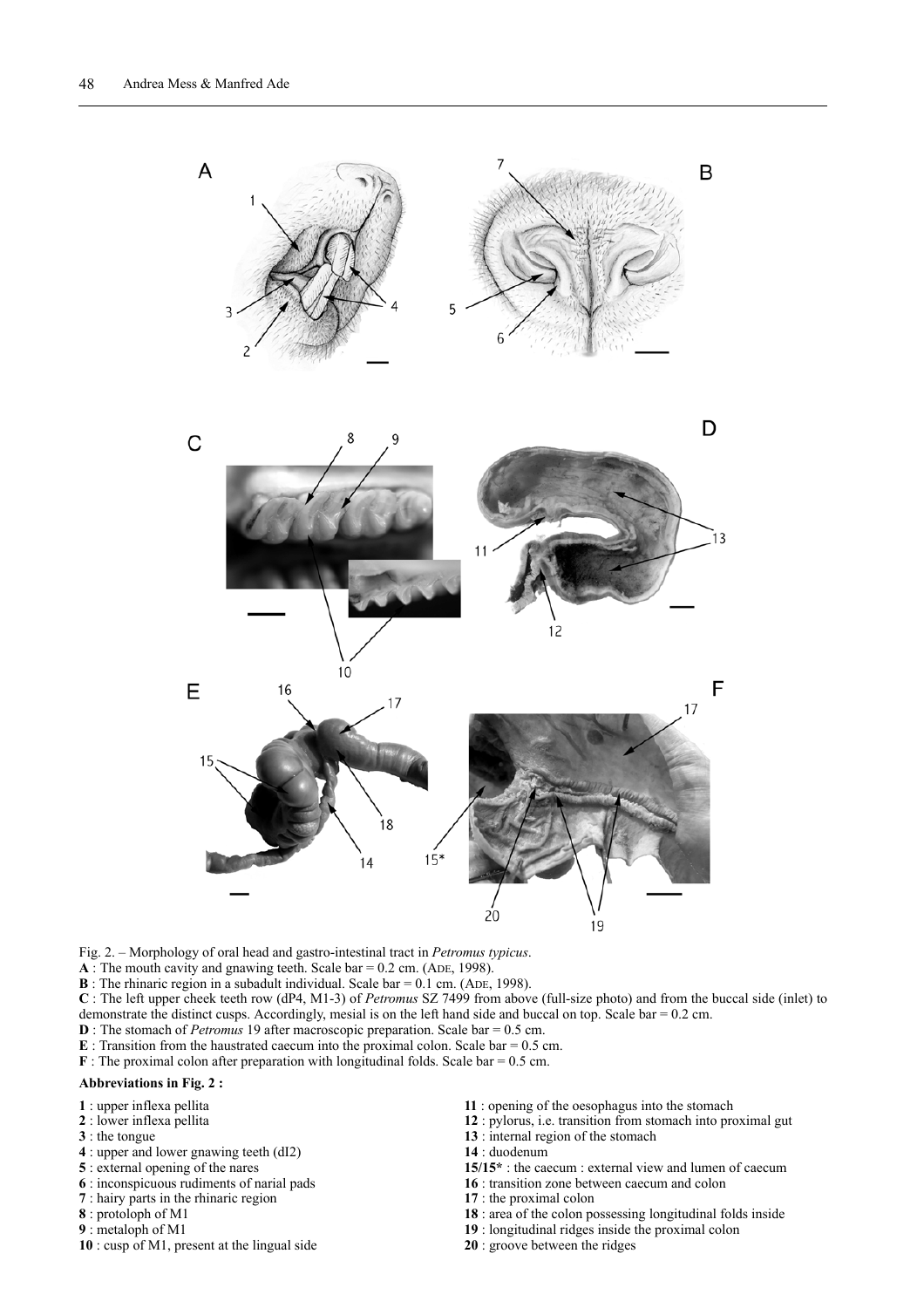The animals are able to produce two different kinds of faecal droppings, dark brown ones which are considerably dry and a second type that is more greenish in colour and wet. It was never observed that a specimen consumes the brown pellets, but the greener ones were eaten frequently (Fig. 1d). It appears that a transitional production from brown to greenish faecal pellets occur. The two different sorts of pellets are easily recognised by the animals : When the droppings are changing their colour towards greenish, *Petromus* pick them up with the mouth and bite into it. If they are not appropriate – usually when the colour is still brownish – the droppings are immediately thrown away, and the next droppings that appear at the anus are tested again. Pellets of distinctly greenish colour are eaten, often chewing them a while before swallowing. The activity related to reingestation mostly occurs during the extensive resting periods.

#### **Rumination, "jack knife behaviour" and "tail stand"**

Although hundreds of hours have been spent observing different individuals of *Petromus*, it was not possible to find any indication for the occurrence of rumination as suggested in literature. Neither after the animals had eaten their daily amount of vegetables and food pellets, nor after feeding on hay at other times has an indication of rumination been found (Our *Petromus* have been accommodated to close sight contact by the observer). Rumination-related "jack-knife behaviour" as described by COETZEE (1983), i.e. bending down of the head toward the abdomen, seems to be restricted to male individuals, and associated with the cleaning of the genitals. During the bending down action the penis is elongated to about double its normal length. Afterwards the penis is taken into the mouth and cleaned by moving the mouth up and down. Finally, after interrupting the close contact between mouth and penis, the individual jerks up upright, often chewing or smacking with its lip region. Such cleaning activities in males occur frequently, distributed throughout the day, indicating that the jack-knife action is a comforting behaviour. The newly described "tail stand behavioural pattern", which means that an animal stand on its front feet while propping up the hind feet and drumming them against the abdomen for several seconds has been suspected to be important for digestive efficiency (see Fig. 3 in RATHBUN  $&$  RATHBUN, this volume). This behaviour has been observed from time to time in captive animals from the breeding group too. It is more rare than, for instance, coprophagy or the jack-knife movements.

## **Food preferences**

*Petromus* has been frequently observed to drink water, using the outlets of the water bottles. The tongue is used during water uptake. Hay is given ad lib. and the animals feed on the pellets repeatedly during the day. Standard pet limestones as well as salt stones are used sporadically. According to the consumption of fresh plant material, *Petromus* accepts a variety of various vegetables and fruits (see Material & Methods). It appears that *Petromus* have individual preferences with regard to the food offered. When extra food is given, it appears that the animals show a clear preference for seeds and nuts, but do

not feed exclusively on them. Instead they switched between the extra food and hay pellets. Thus far, *Petromus* has never been observed to eat insects or other animals offered. Feeding trials have been conducted by using meal-worms or crickets. Even during pregnancy or lactation, the animals refused such food. Moreover, trials to feed them with pellets for hamsters and mice were not successful. Cheese or small amounts of meat products were not accepted.

# **DISCUSSION AND CONCLUSION**

*Petromus* possesses characteristics of the naso-labial and oral region linked with a flexible diet. The bipartite organisation of the oral mouth cavity allows the gnawing teeth to be easily exposed and used for exploration, e.g. of food consistency or texture (ADE, 1998; LUCAS, 1979), while the inner part of the mouth is protected. In terms of evolution, the exploratively used gnawing teeth have replaced functions of the rhinarium, i.e. the originally tactile region of the head in rodents (ADE, 1998). According to the almost complete reduction of the rhinarium in *Petromus* and the fact that the animal projects the dorsum nasi rostrally and not the rhinaric region when exploring its surroundings, it can be concluded that the rhinaric region is not extensively used for specific exploration of the environment as i.e. in insectivorous terrestrial mammals. This is supported by behavioural observations comparing *Rattus norvegicus*, *Petromus typicus*, *Cavia porcellus and Octodon degus* (see observations of MESS & ADE described in ADE, 1998). Thus, extensive rummaging in the soil for insects is very unlikely. However, morphology does not preclude consumption of non-soil insects, i.e. insects from higher strata of the vegetation or surface running forms. *Petromus* has not been observed to feed on insects when we offered them to our captive animals. On the basis of observations on feeding behaviour, COETZEE (1983) came to the conclusion that *Petromus* is mainly herbivorous in the field. DE GRAAFF (1981), referring also to stomach contents, classifies the species as strictly feeding on plant matter (leaves, berries, seeds, flowers of compitae). GEORGE (1981) and COETZEE (1983) claim a preference for grasses. RATHBUN & RATH-BUN (this volume) did not observe dassie-rats searching for, or eating, invertebrates. However, WITHERS (1979) has found a significant contribution of insects in stomach contents. The latter reference has not been cited in any paper except for RATHBUN & RATHBUN (loc. cit.).

The puncture-crushing mode with high and sharp cusps of the teeth, enabling similar sized mammals to use invertebrates as food (LUCAS, 1979; PFRETSCHMER, 1997), is not present in *Petromus*. The cusps of the cheek teeth of *Petromus* are blunt. During the mortar- and- pestle action, compressive forces should prevail. Referring to LUCAS (1979), our tentative conclusion is that the cheek teeth are more adapted to fracture plant material than invertebrate material. However, it cannot be excluded that the *gnawing teeth* may serve to puncture and crush exoskeletons, especially when bearing in mind the sophisticated ability to use the hands during the gnawing process. The cheek teeth may then also serve as crushing devices. In fact, crushing is the presumed major function of these kind of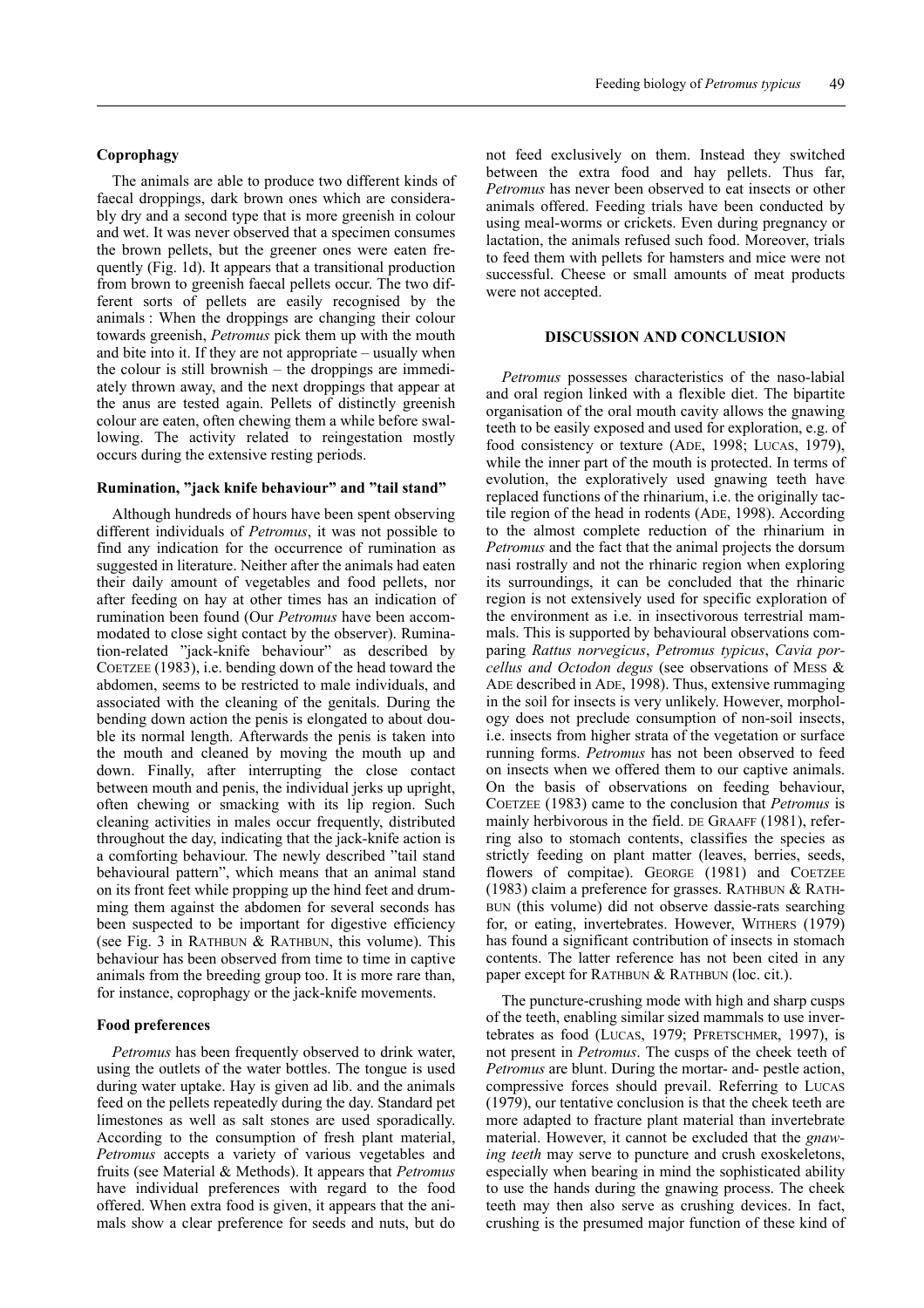teeth with blunt cusps (see THENIUS, 1989). Constraints on the amount of microfaunivory may come from the need to preserve a sufficiently dense population of cellulose processing micro-organisms in the intestinal tract (see below), i.e. a sufficient amount of cellulose has to be ingested to enable the animal to live solely from plant matter. This may be crucial when facing the dryness of the habitat, which is negatively correlated to the amount of invertebrates (SCHULTZ, 2000). Thus, we suspect that physiological regulation might suppress the consumption of invertebrates. Even WITHERS (1979) points out that *Petromus* is predominantly herbivorous, despite the fact that he notes a high proportion of insects in the stomachs of some specimens. The point is that it uses cellulose rich material.

The occlusion pattern of the cheek teeth, resembling omnivorous types of teeth (see THENIUS, 1989), indicates a less specialised mode of chewing compared to other Hystricognathi. This fits into the picture that *Petromus* utilises a variety of (plant) material ranging from stems, leaves to fruits and even insects. Strict herbivory, e.g. using high fibrous plant material is related to enamel ridges working in a more or less common horizontal grinding plane (BUTLER, 1985; PFRETSCHMER 1997). This is not the case in *Petromus*. Moreover, the cheek teeth are hypsodont but not continuously-growing, i.e. protection of the teeth from rapid abrasion by silicate containing material such as grasses is not well developed.

The stomach is large and curved, but internally undivided. This uniform cavity indicates that the stomach content will be exposed to an acid and enzymatic milieu. This implies two important consequences. 1) The milieu for the stomach content has a low pH preventing the effective establishment of micro-organism populations that could serve as fermenters and protein donors (proventriculusfunction possibly in rodents (STARCK, 1995) and ruminants). 2) The chymus is itself acidic and contains enzymes. Both could strongly affect the mucosa. This means that rumination would be detrimental if there is no extensive buffering by mucus in the oesophagus and oral cavity. The latter is unlikely, and completely unknown, for mammals. Furthermore, the data derived from the laboratory group suggest that the so-called "jack-knife behaviour" described by COETZEE (1983) can not be confirmed to be associated with rumination. A similar behaviour occurs restricted to male individuals when cleaning the penis. The animals regularly show chewing movements afterwards without any indication of food matter inside the mouth. Thus, it appears likely that this behaviour belongs to comfort behaviour (including masturbation which might explain the chewing and smacking afterwards, G. RATHBUN, pers. comm.). The ingested plant material is most likely fermented by micro-organisms in the intestinal tract. The caecum is large and haustrated in comparison to hystricognaths with marked herbivorous and high fibrous diet, such as the chinchilla (TULLBERG, 1899/1900). Large caecae are typical for herbivorous rodents (HESSE & DOFLEIN, 1935; WITHERS, 1979). Longitudinal folds in the proximal colon reveal that a colon separating mechanism (CSM) as the structural prerequisite of coprophagy is present. This is supported by the production of special feacal droppings and their ingestion (also WITHERS, 1979). The CSM creates a selected reflux

of chymus into the caecum as the basis for the production of specialised pellets which contain a significantly higher amount of vitamins and protein (BJÖRNHAG & SNIPES, 1999; HOLTMAIER, 2002). Thus, the ability to use high fibre matter for energy and protein production has to be assumed for *Petromus*. The fact that captive specimens consume high fibrous graminoid material all day long, even if energetically more rewarding food is available suggests that there is conspicuous dependency on this kind of food.

The newly described "tail-stand behaviour" (RATHBUN & RATHBUN, this volume) is seen from time to time in the caged animals. It is suspected by RATHBUN  $&$  RATHBUN that this behaviour is related to digestive efficiency by mechanical stimulation and support of peristaltic movements of the intestine.

Judged from the data on morphology and behaviour, *Petromus* is 1) a hindgut fermenter of cellulose with a special mechanism to utilise micro-organisms as a source of protein and vitamin supply, 2) depending mainly on plant matter, but the variety of food in this regard is large, 3) not confined to high fibrous plant material, but able to use this kind of material successfully in various combinations, and 4) not micro-faunivorous to a large degree. The CSM enables the animals to produce foreign protein within themselves which hints that they are potentially independent from animal protein. In summary, a great variety of food is used. This hints at the ability of *Petromus* to cope with unstable environments as is the case in xeric areas, such as in the Southern African Subregion.

#### **ACKNOWLEDGEMENTS**

The establishment of a breeding group of *Petromus typicus* was possible with support from several sides : In particular we would like to thank Prof. W. Maier (University of Tübingen) for establishing contacts in order to get animals from RSA and to enable us to start this project. After staying for about one year at the universities of Tübingen and Göttingen, respectively, the group is now housed at the Humboldt-University Berlin. Thanks to responsible persons (Profs. W. Maier, H.-D. Kuhn, U. Zeller) and to colleagues that have been involved in maintaining the colony, e.g. A. Billepp, F. Postlep and J. Pohl (Humboldt-University). The writing of the manuscript profited markedly from discussions with Galen Rathbun and Neels Coetzee. Finally, many thanks to Jason Dunlop for helping with the English.

## **LITERATURE CITED**

- ADE, M. (1998). *Zur Evolution des Rhinariums der Glires. Eine Rekonstruktion auf phylogenetisch-systematischer Grundlage*. Wissenschaft & Technik Verlag, Berlin.
- ADE, M. (1999). Macroscopic study on the rhinarium of the Lagomorpha. With special reference to the glires hypothesis. *Mitteilungen aus dem Museum für Naturkunde zu Berlin, Zoologische Reihe*, 75 : 191-216.
- ADE, M., S. FRAHNERT & A. MESS (2001). Die Rekonstruktion der Evolution des Nahrungserwerbsapperates der Glires (Rodentia + Lagomorpha) als Beitrag für die Analyse ökologischer Fähigkeiten der Rodentia. *Mammalian Biology*, Sonderheft Bd., 66 : 6-7.
- ADE, M. & I. ZIEKUR (1999). The forepaws of the rodents *Cryptomys hottentotus* (Bathyergidae) and *Nannospalax ehren-*